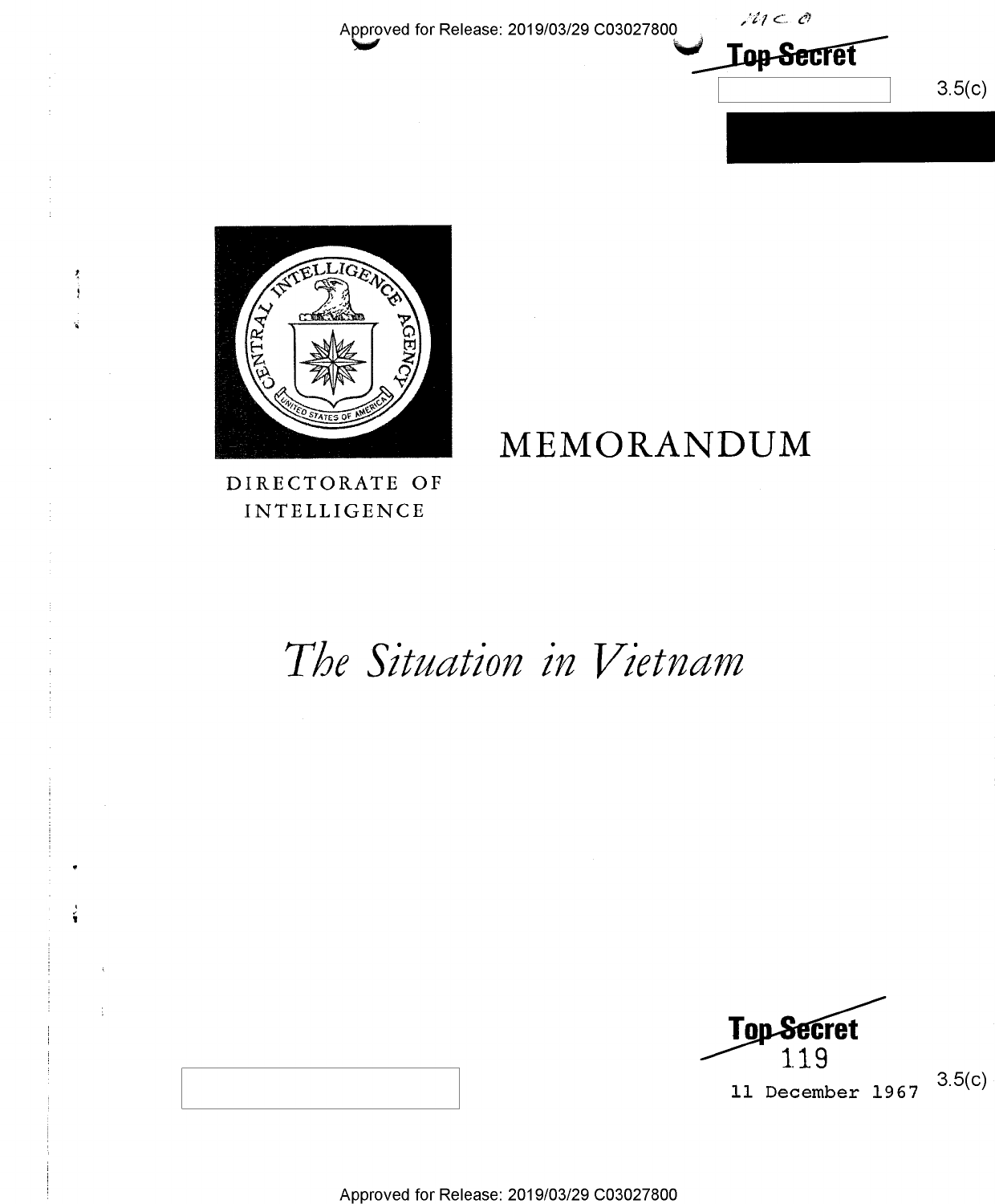## WARNING

This document contains classified information affecting the national security of the United States Within the meaning of the espionage laws, US Code Title 18, Sections 793, 794, and 798.

 $3.5(c)$ 

v

I.

I

0



 $\mathbf{q} = \mathbf{q} \times \mathbf{q}$  , where  $\mathbf{q} = \mathbf{q}$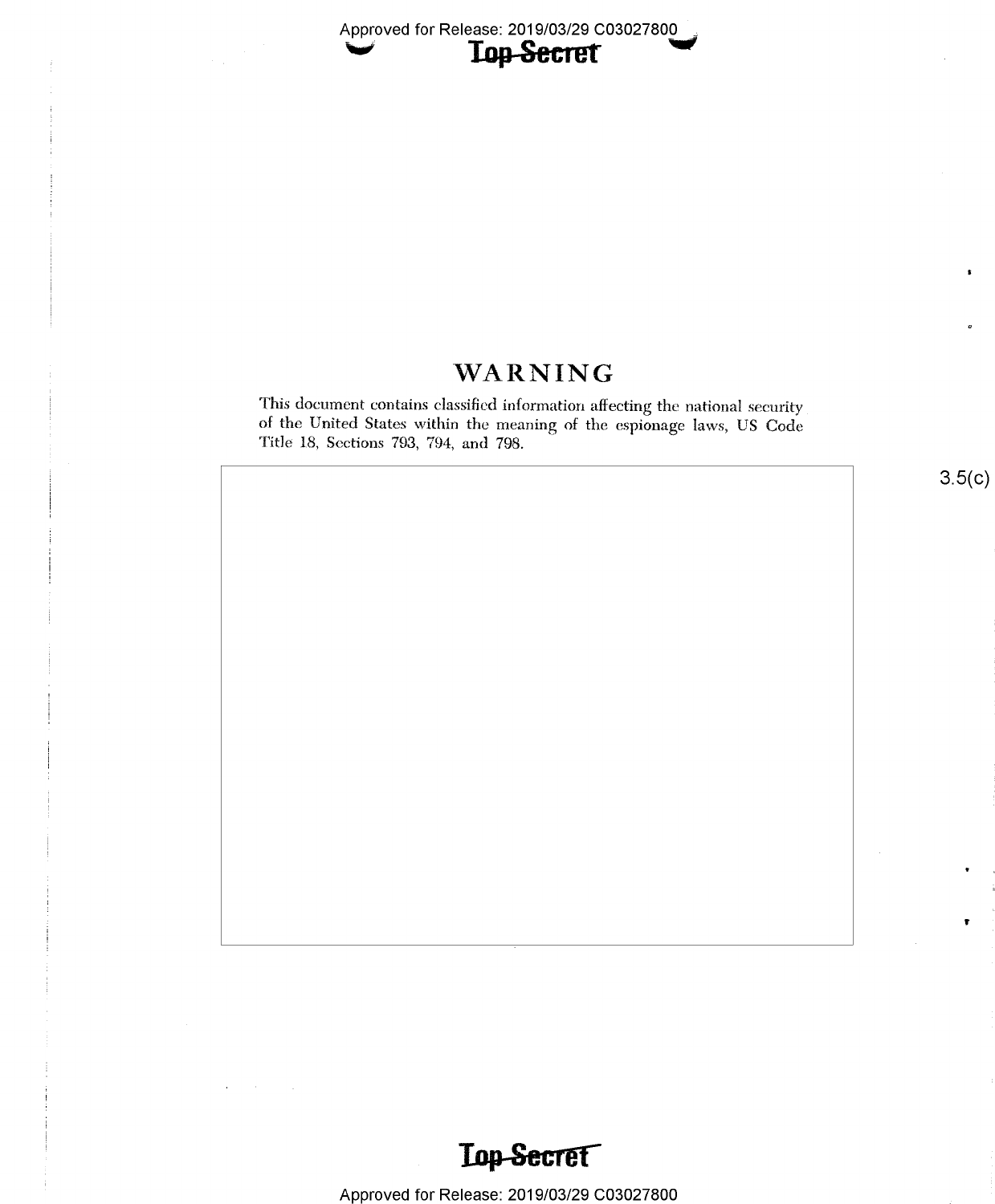Approved for Release: 2019/03/29 C03027800 3.5(c)<br>
TOPSECRET

 $3.5(c)$ 

3.3(h)(2)

 $3.3^{3.3(h)(2)}$ 

Information as of 1600 ll December 1967  $3.5(c)$ 

### HIGHLIGHTS

The Soviets have issued an official statement of concern over the possibility of an extension of the war into Cambodia and Laos.

I. The Military Situation in South Vietnam: An estimated full Viet Cong battalion attacked three US positions in the delta on 10 December (Paras.  $1-3$ ). Captured enemy documents have revealed Viet Cong leaders' concern about the deteriorating situation in Phu Yen Province last summer and perhaps explain the apparent high priority given to enemy operations in the province this fall  $(Paras, 4-7)$ .

the use of North Vietnamese cadre in the South (Paras. 8-10).

II. Political Developments in South Vietnam.

Reports are circulating in Long An Province that Viet Cong cadre there are telling their subordinates that there will be a military standdown after Tet, to be followed by the establishment of a coalition government (Paras. 3-7).

III. Military Developments in North Vietnam: There is nothing of significance to report.

IV. Other Communist Military Developments: There is nothing of significance to report.

V. Communist Political Developments: The Soviets have officially protested any possible extension of the war into Cambodia and Laos (Paras. 1-2).

 $3.5(c)$ 

၁.၁(၄)

i

TOP-SECRET Approved for Release: 2019/03/29 C03027800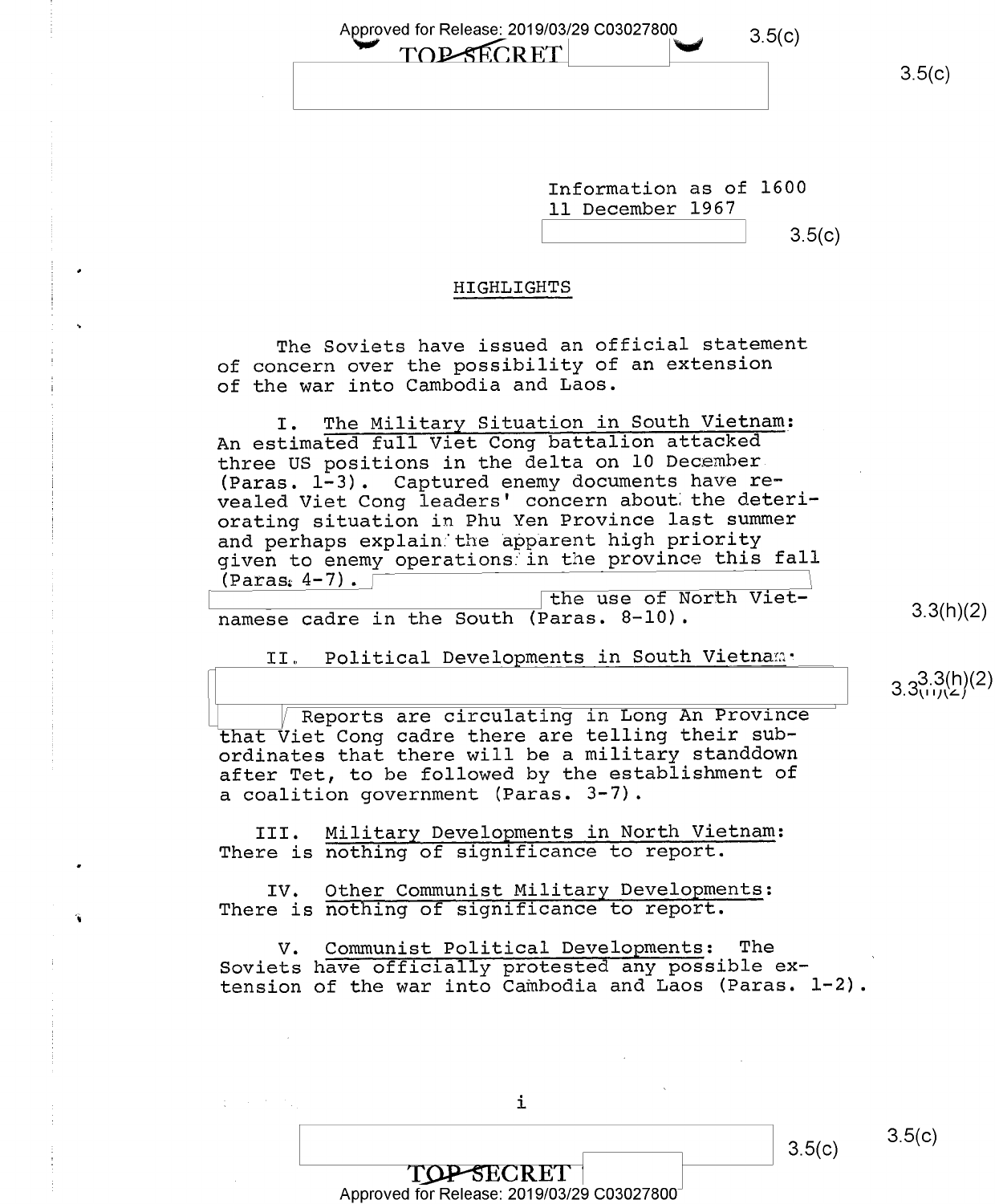Approved for Release: 2019/03/29 C03027800 \ 'iv' \*7

1



Approved for Release: 2019/03/29 C03027800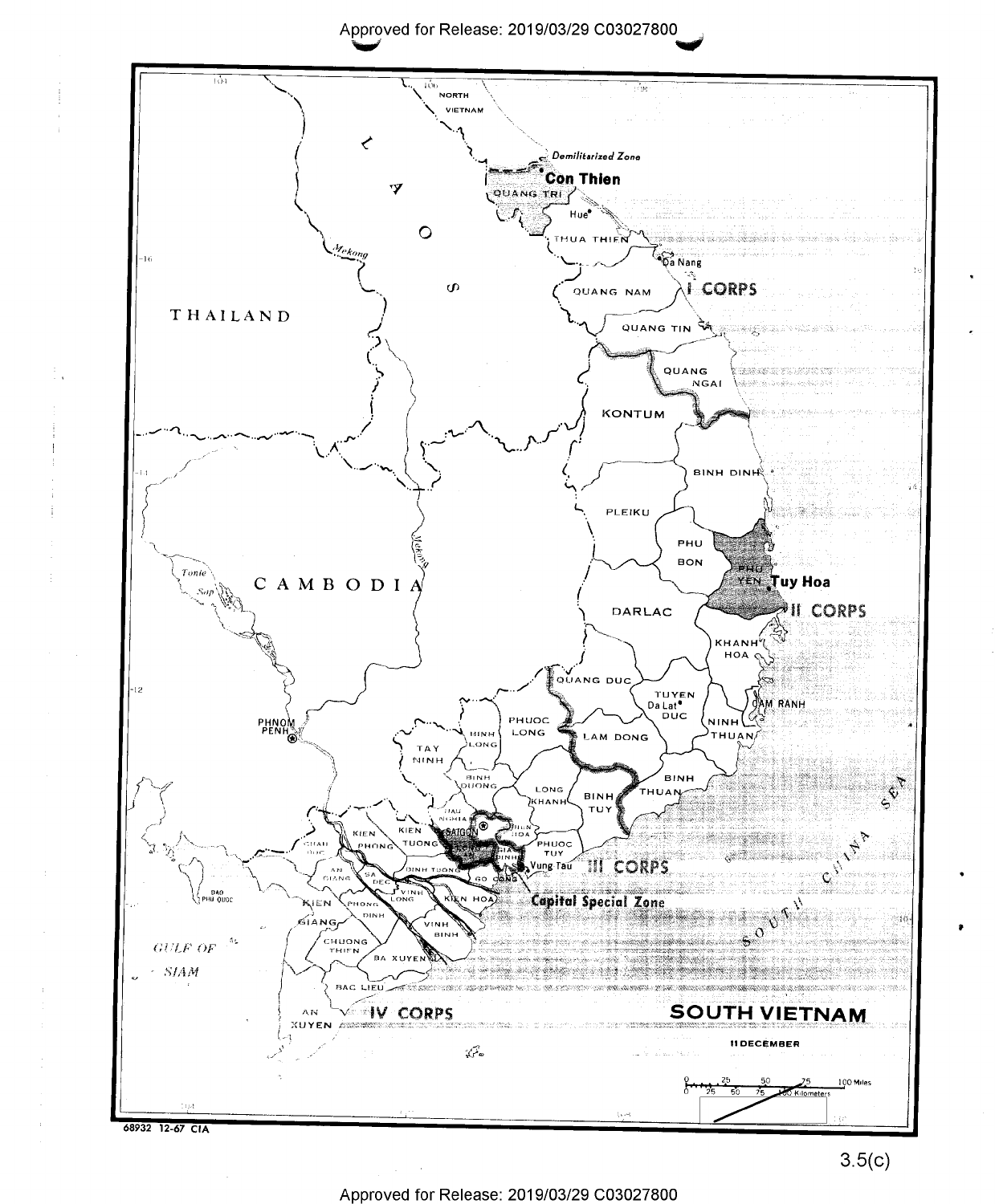### Approved for Release: 2019/03/29 C03027800 . 3.5(C)  $\sim$  TOP SECRET

### I. MILITARY SITUATION IN SOUTH VIETNAM

1. A Viet Cong force estimated to be a full bat-<br>talion assaulted positions of a US 9th Infantry Division<br>company in Long An Province in the Mekong Delta just<br>before dawn on 10 December. Simultaneously, two other<br>9th Divis

2. In the main ground attack, part of the enemy<br>force succeeded in penetrating the perimeter of the US<br>company, but was driven back after approximately two<br>hours of close-in fighting. Reaction forces from the<br>9th Division

3. Fighting elsewhere in the country was generally light on  $10$ -11 December. One US Marine was killed and 23 were wounded by enemy artillery barrages just below the Demilitarized Zone during the afternoon of 10 December.

3.3(h)(2)

 $3.5(c)$ 

### Developments in Phu Yen Province

4. Captured enemy documents<br>
reveal that Viet Cong leaders felt their control<br>
was deteriorating seriously in central Phu Yen Provinc ast summer. stated that the allied military take-over in Phu Yen had "generally broken up" the Viet Cong revolutionary structure.<br>structure. government pacifi-<br>cation program and indicated that it had succeeded in winning over many Viet Cong sympathizers and guerrillas.<br>As a result<br>1967 campaign would be difficult. compliance with the 3.3(h)(2) 3.3(h)(2) 3.3(h)(2) 3.3(h)(2)

ll December 1967

$$
\mathbf{I}-\mathbf{1}
$$

TOP SECRET  $3.5(c)$ 

Approved for Release: 2019/03/29 C03027800

3.3(h)(2)

w

I

0

s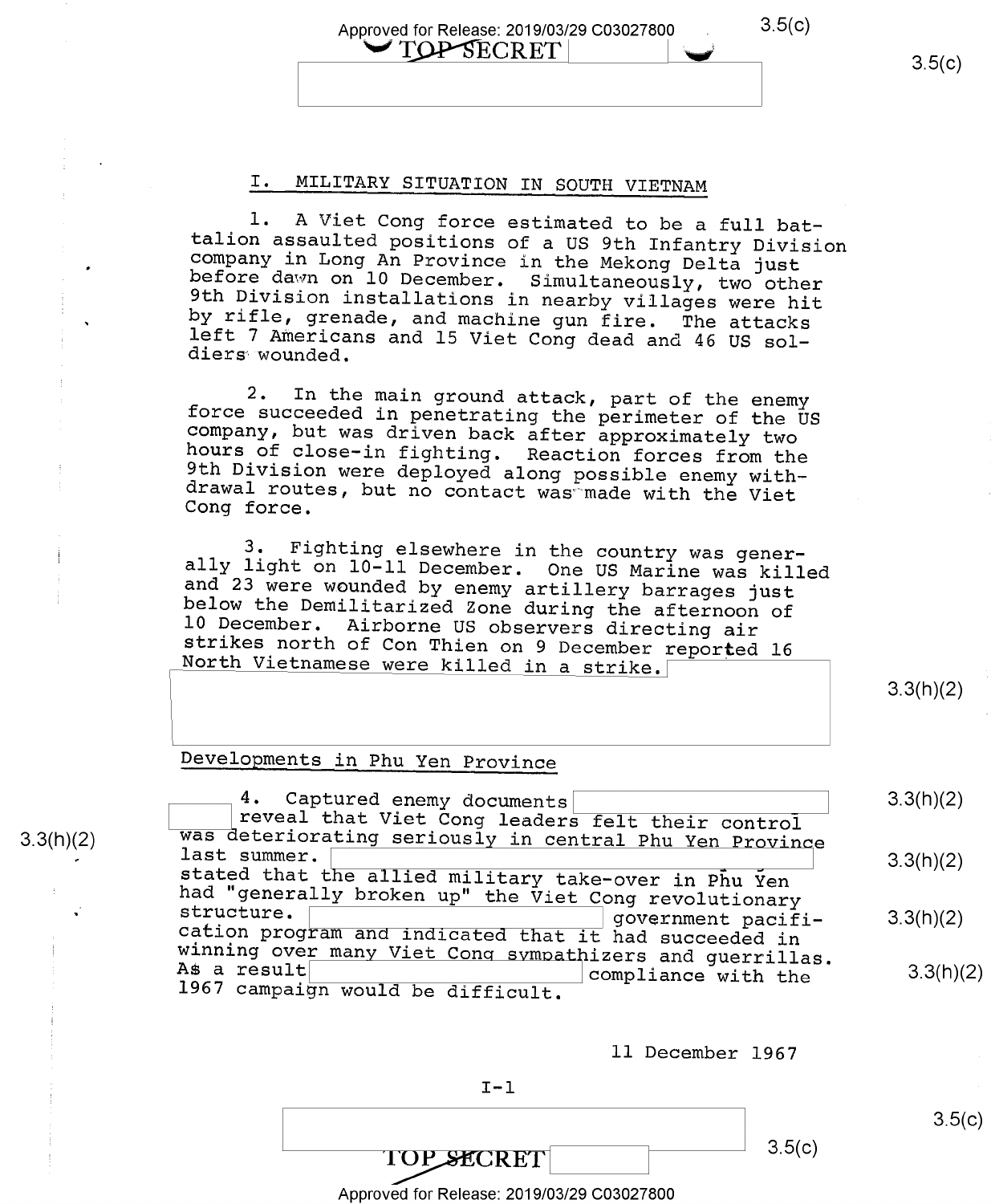5. Another document, a political report of<br>the southern subregion of Viet Cong Military Region<br>5, provides further evidence that the enemy was<br>discouraged by the situation in Phu Yen last summer.<br>The report indicates that

Approved for Release: 2019/03/29 C03027800<br>
<u>VIOP-8</u>ECRET |

<sup>6</sup>. These reports may explain the apparent<br>high priority which the Communists have given to<br>their operations in Phu Yen this fall. Security<br>conditions in the province took a decided turn<br>for the worse in late August when

7. Prisoners and captured documents indicate<br>that both the North Vietnamese 95th Regiment and<br>Viet Cong units in Phu Yen have received large<br>numbers of North Vietnamese replacements this<br>year, as have other enemy units dep

ll December 1967

**TOP-SECRET** 

Approved for Release: 2019/03/29 C03027800

 $3.5(c)$  $3.5(c)$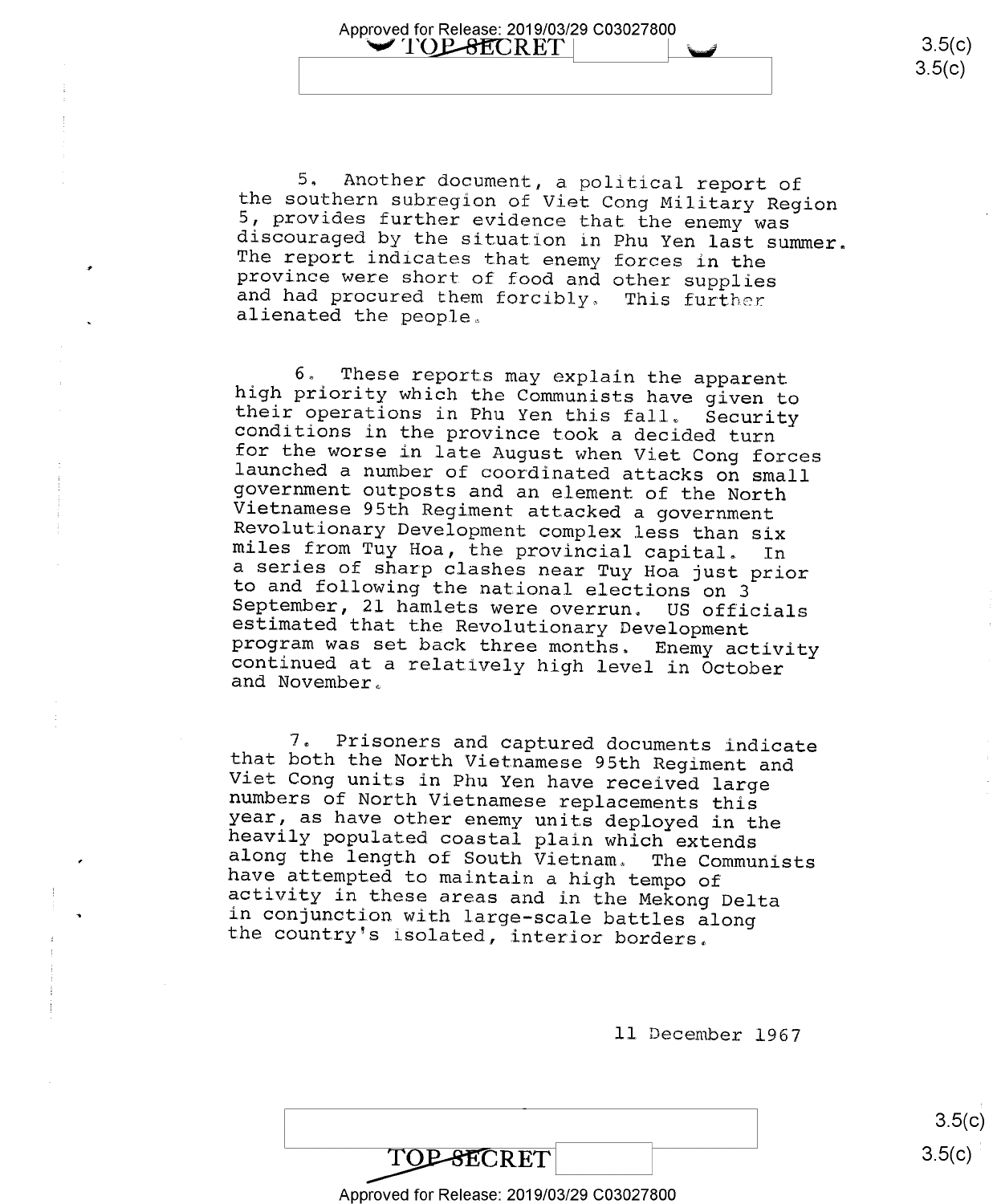# Approved for Release: 2019/03/29 C03027800

Evidence of VC Leadership Problems in South Vietnam

| 8.<br>the use of North Vietnamese cadre in the South.                                                                                                                                                                                                         | 3.3(h)(2)<br>$3.3(h)(2)$<br>3.3((1)(2) |
|---------------------------------------------------------------------------------------------------------------------------------------------------------------------------------------------------------------------------------------------------------------|----------------------------------------|
| assigned to various provincial units<br>in the four coastal provinces of Quang Nam, Quang<br>the<br>Ngai, Binh Dinh, and Phu Yen.<br>Viet Cong had requested that these officers be sent<br>from North Vietnam because of a shortage of quali-<br>fied cadre. | 3.33.3(h)(2)                           |
| 9.<br>all of<br>the officers except one in the Binh Dinh headquarters<br>were regroupees.                                                                                                                                                                     | 3.3(h)(2)<br>3.3(h)(2)                 |

l0. The assignment of North Vietnamese personnel to local force units, provincial staffs, and other elements of the Communist infrastructure in South Vietnam makes it difficult to locate replacements once they arrive in South Vietnam. The assignment of 30 North Vietnamese officers to provincial duties also illustrates that although the North Vietnamese are having difficulty in training adequate leadership personnel for their forces, the Viet Cong are in even worse shape in this department and in many cases must rely on the North Vietnamese.

| 3.5(c) |
|--------|
| 3.5(c) |

ll December 1967

 $I-3$ 

Approved for Release: 2019/03/29 C03027800

TOP SECRET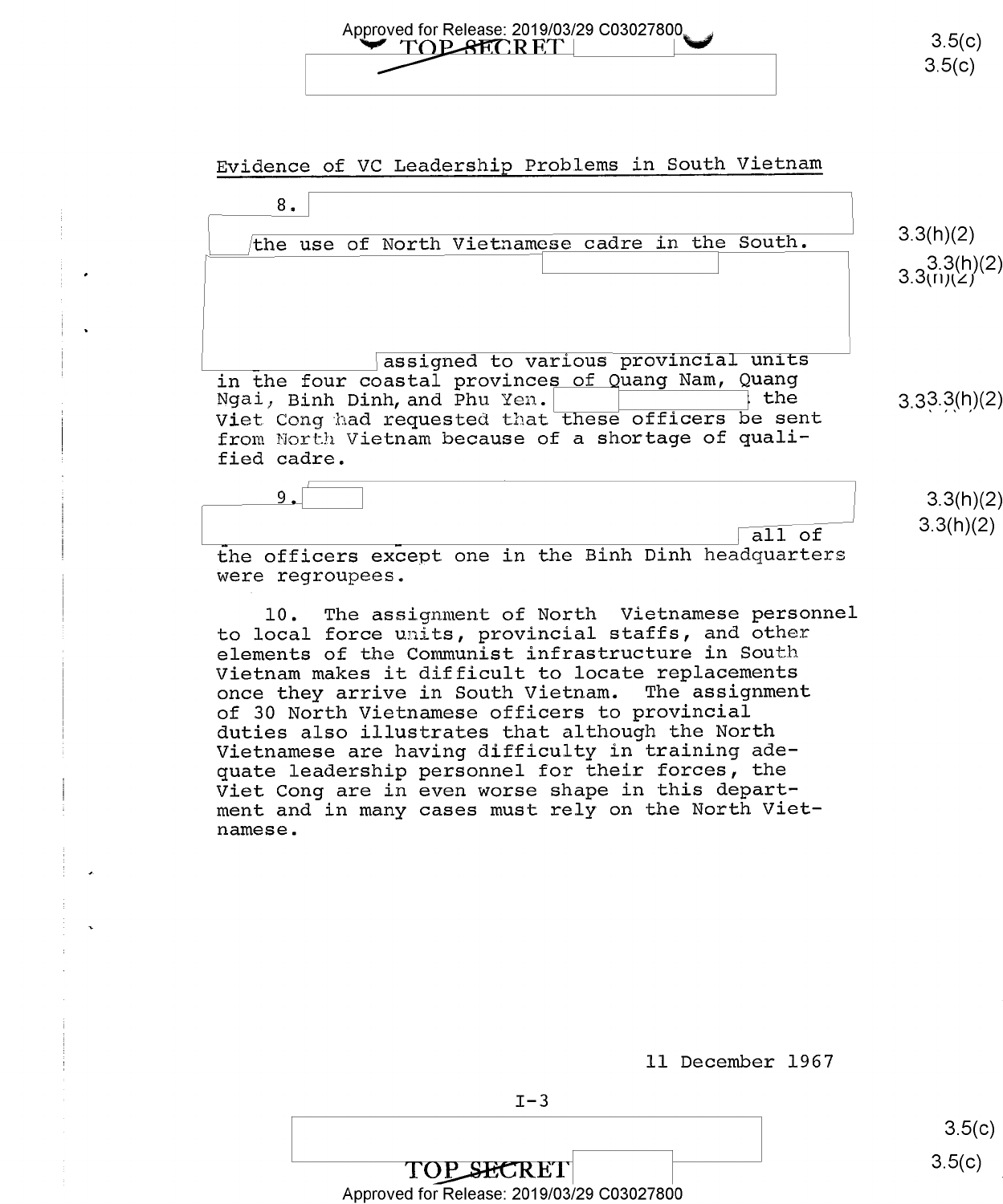

# II. POLITICAL DEVELOPMENTS IN SOUTH VIETNAM

3.3(h)(2)

3.3(h)(2)

# Viet Cong in Long An Reportedly Predicting Early Peace

An Province have reportedly been telling their sub-3. Viet Cong cadre and unit commanders in Long ordinates and the elders of Communist-controlled Offensive operations in Long An will be stopped<br>after the Tet holidays in late January, Such villages since early November that all Communist after the Tet holidays in late January. Such a<br>standdown allegedly would then be followed by the<br>establishment of a coalition government with the full standdown allegedly would then be followed by the participation of the National Liberation Front.

3.3(h)(2)

11 December 1967

3.5(C)

 $3.5(c)$ 

Approved for Release: 2019/03/29 C03027800

**IUL SEUREI**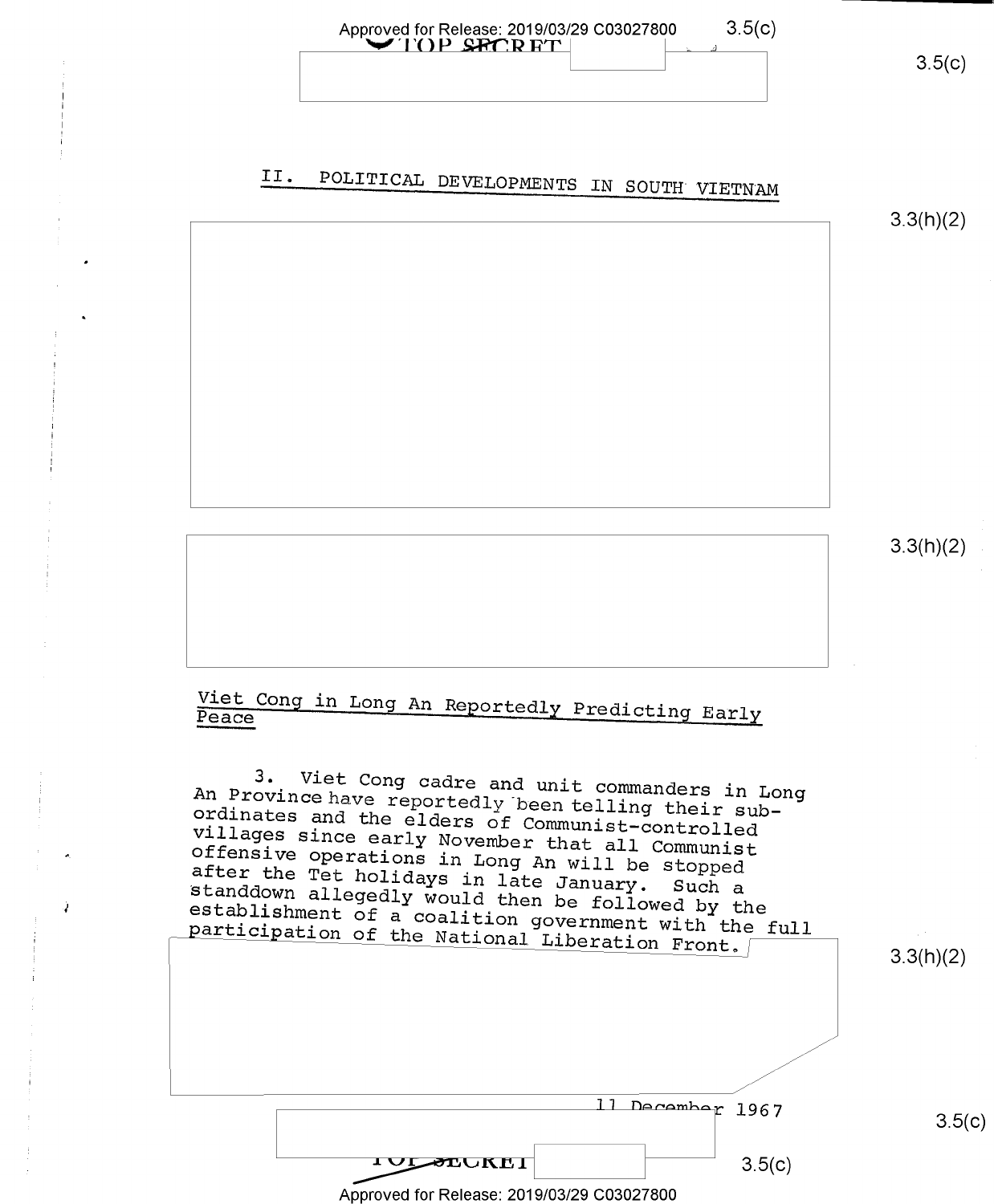Approved for Release: 2019/03/29 C03027800 TOP SECRET

 $3.5(c)$  $3.5(c)$ 

4.  $\vert$   $\vert$  as a result of 3.3(h)(2)<br>Communist assurances to their troops and other subordinates that they will receive positions of<br>responsibility in the new government, the Chieu<br>Hoi program in the province has been "almost nulli-<br>fied." Rallier figures from the province show a<br>return of 59 in October a a failure by the Com-<br>
munists to follow through on these promises will<br>
result in "chaos" among Viet Cong soldiers and<br>
supporters and mass defections among other than<br>
hard-core elements.

.

5. Although the establishment of a coalition<br>government has been treated in a number of recently<br>captured documents and has received new emphasis<br>since the revised Liberation Front program was<br>issued in September, in no ca There is considerable documentary and other evidence,<br>in fact, that the Communists are preparing to con-<br>tinue fighting throughout 1968.

6. It is possible that, in receiving in-<br>doctrination on both the Communist "winter-spring<br>campaign" and on the coalition theme, Viet Cong<br>cadre in Long An have misinterpreted what are<br>actually longer range Communist plans <sup>a</sup>countrywide coalition and by others as scheduled to be put in effect only in III and IV Corps—— strongly suggest that Viet Cong cadre are adding their own interpolations as they think necessary.

ll December 1967

## $\sim$  s.5(c)

Approved for Release: 2019/03/29 C03027800

 $3.5(c)$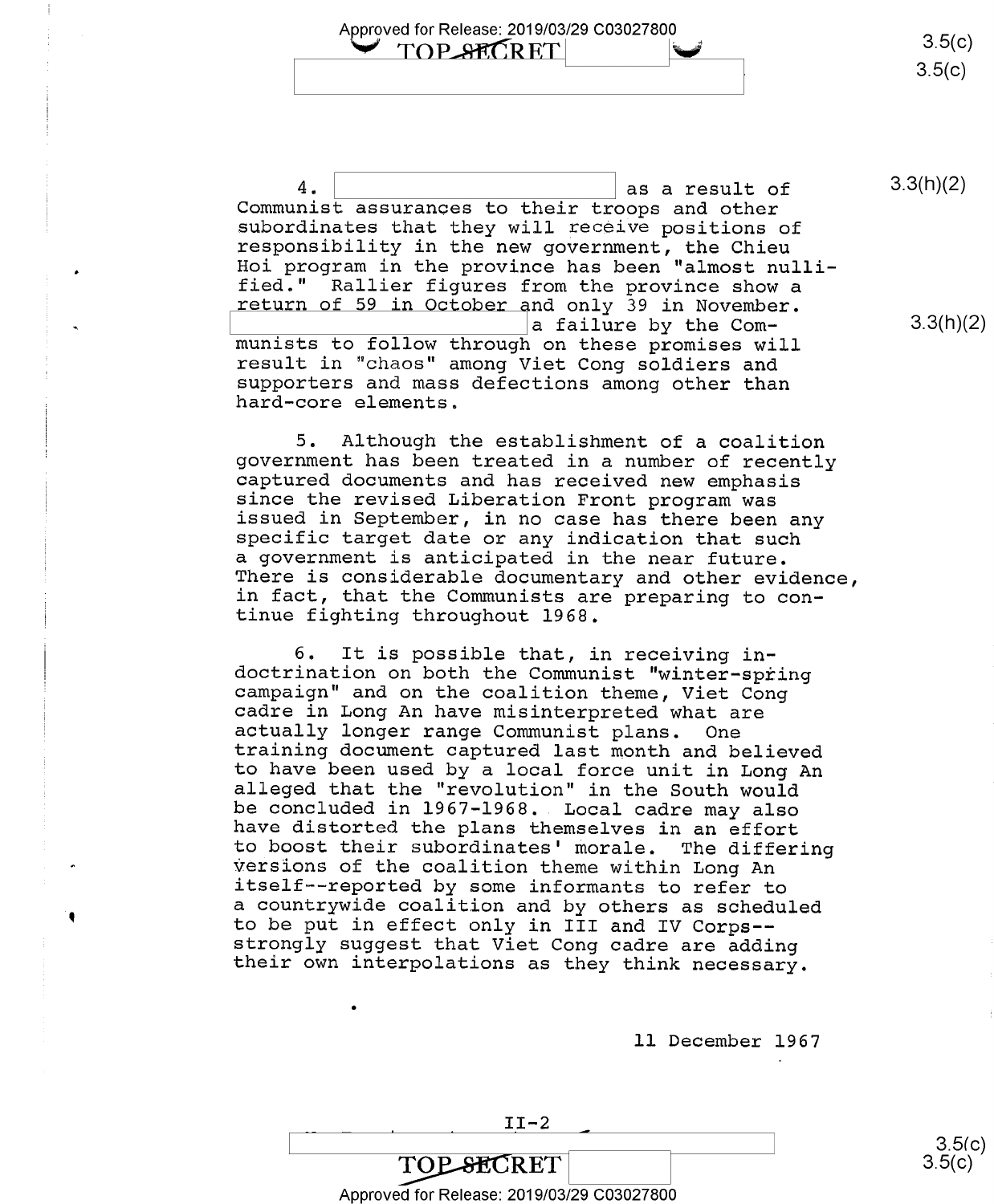| Approved for Release: 2019/03/29 C03027800 | 3.5(c) |        |
|--------------------------------------------|--------|--------|
| TOP SECRET                                 |        | 3.5(c) |

#### 7. It is also possible that

 $\sqrt{\text{information reflects}}$  3.3(h)(2) local South Vietnamese efforts to rationalize the drop in Chieu Hoi figures. Chieu Hoi returns throughout the country have been declining for several months, and the decline predates the reported Viet Cong predictions in Long An of an early coalition government.

 $I:~-3$ 

ll December 1967

 $3.5(c)$ 

 $3.5(c)$ 

**TOP SECRET** Approved for Release: 2019/03/29 C03027800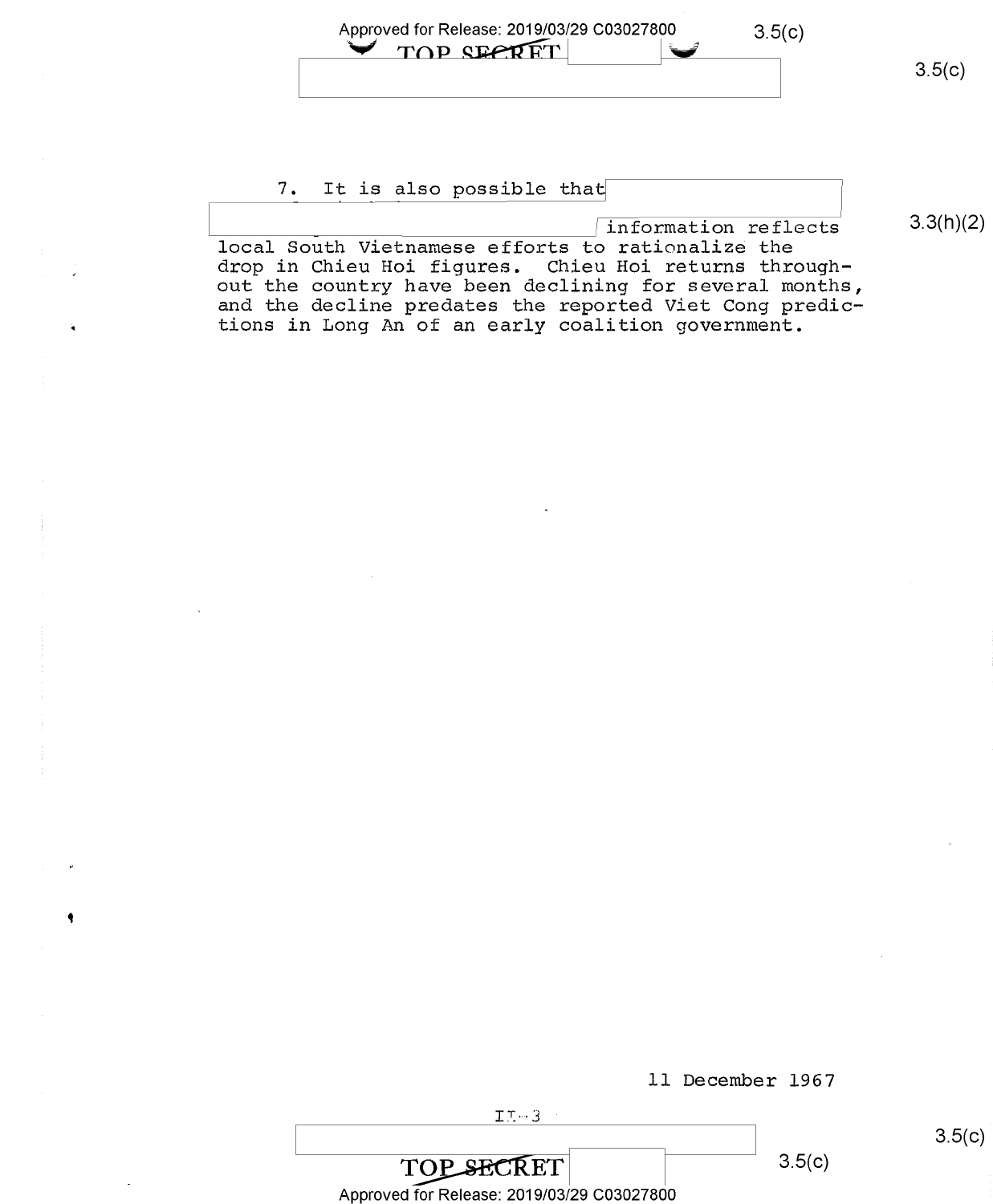Approved for Release: 2019/03/29 C03027800

÷

 $\blacklozenge$ 

#### III. MILITARY DEVELOPMENTS IN NORTH VIETNAM

## IV. OTHER COMMUNIST MILITARY DEVELOPMENTS

There is nothing of significance to report.  $1.$ 

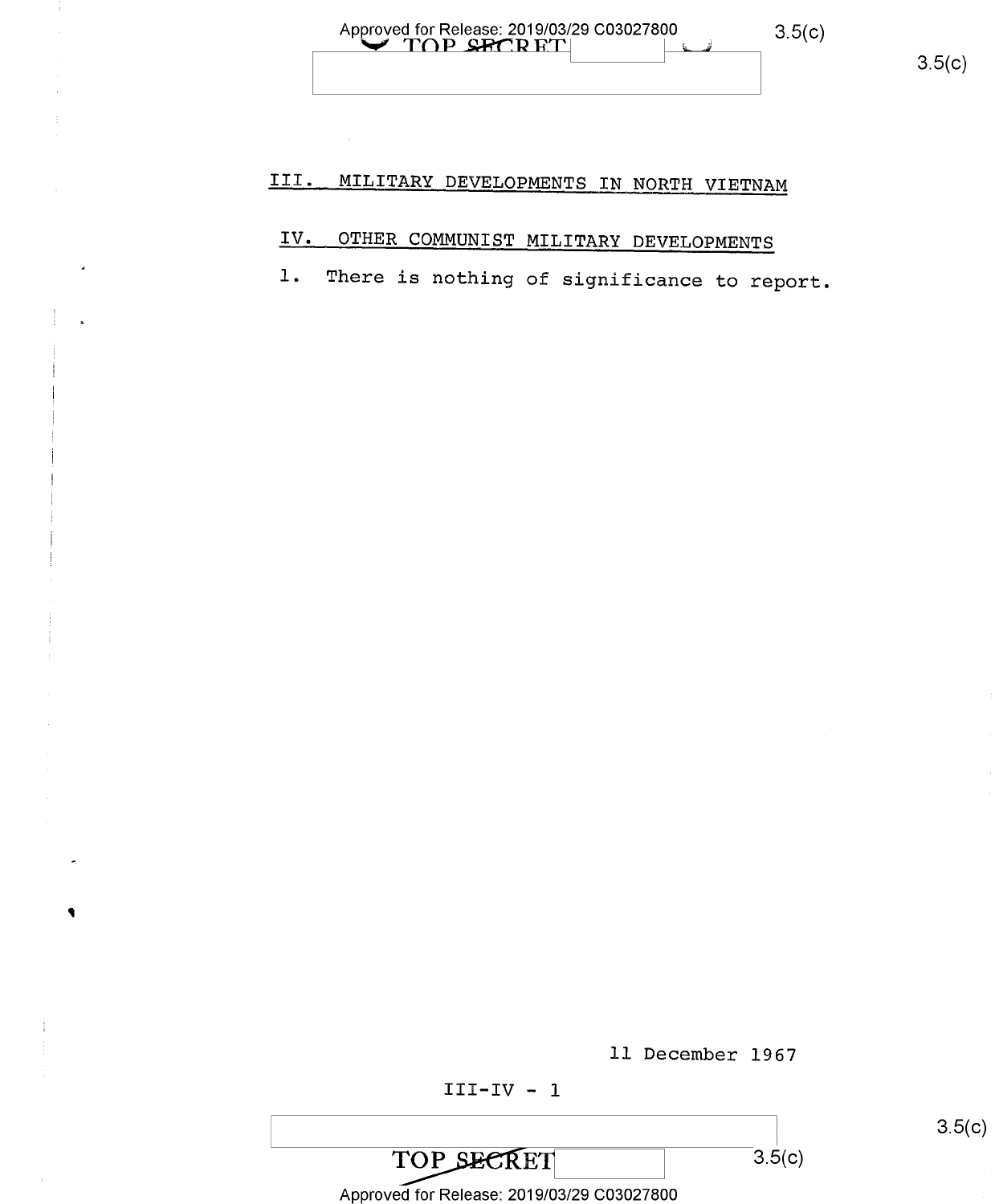Approved for Release: 2019/03/29 C03027800  $3.5(C)$ <br>  $\overline{YOP}$  SECRET 3.5(c)  $3.5(c)$ 

### V. COMMUNIST POLITICAL DEVELOPMENTS

1. The Soviet Union on 10 December issued an<br>official statement expressing concern over possible<br>expansion of the Vietnam war into Laos and Cambodia.<br>A statement issued by TASS condemned alleged "plans"<br>being made in the U

2. The TASS pronouncement records at a more<br>authoritative level the foreboding note sounded in<br>Soviet media over the past several weeks, apparently<br>evoked by extensive speculation in the US press that<br>the US might be conte the US might be contemplating such action. It is also

| 37— J                                      |        | 3.5(c) |
|--------------------------------------------|--------|--------|
| TOP SECRET                                 | 3.5(c) |        |
| Approved for Release: 2019/03/29 C03027800 |        |        |

ll December l967